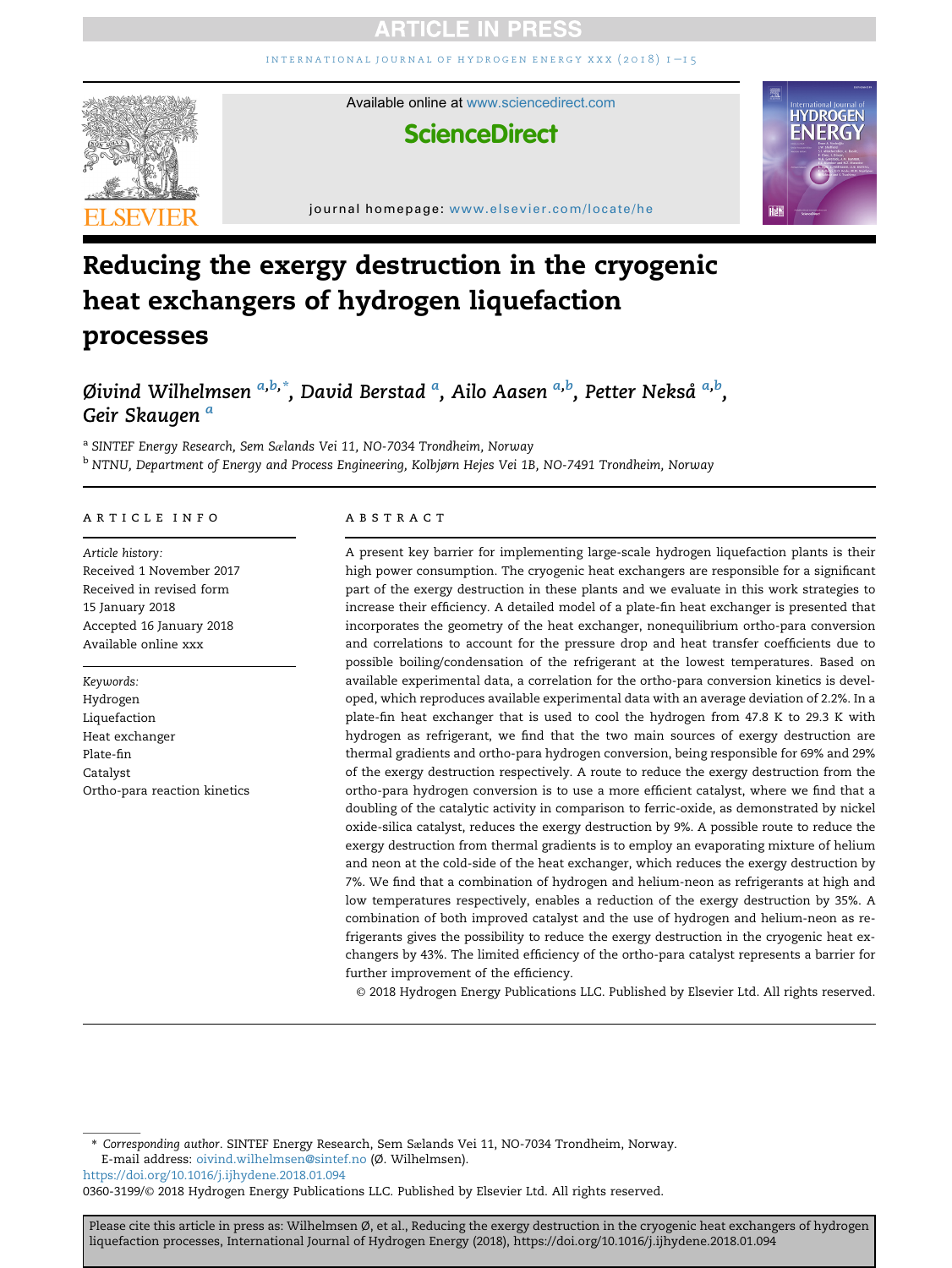#### Introduction

Hydrogen represents a zero-emission fuel when used, for instance, in fuel cells for mobility or electricity generation. The only components emitted from these fuel cells are heat and water. The most common way to produce hydrogen is by reforming of natural gas (48%), but a large portion is also produced from oil (30%) and by coal gasification (18%) [\[1\]](#page--1-0). When steam-methane reforming, or other reforming technologies such as partial oxidation or auto-thermal reforming, is combined with pre-combustion  $CO<sub>2</sub>$  capture and storage, the processes can be used to provide a clean energy carrier for transportation or for generating electricity. On a long-term, a gradual conversion to a hydrogen-based society can be a way of mitigating the threat of accelerated global warming from anthropogenic greenhouse gas emissions.

Some of the largest technological challenges in a transition to a hydrogen-society are associated with the transport and storage of hydrogen. Hydrogen can either be liquefied (e.g. at 1.3 bar and 21 K), or compressed (typically in the range 200-700 bar and near ambient temperature). The preferred method of transportation depends on different circumstances such as the quantity of hydrogen, the distance of transportation and the preferred state of distribution and end use. The advantage with liquefied hydrogen ( $LH_2$ ) is that the energy density is almost 4.5 times larger than compressed hydrogen at 200 bar  $[2,3]$ . This reduces the necessary volume and weight of storage-facilities, which becomes particularly attractive if large quantities of hydrogen are going to be transported from remote locations and for distribution to filling stations in cities.

How beneficial liquefaction of hydrogen will be in comparison to compressed hydrogen depends to a large extent on how energy and cost efficient the hydrogen liquefaction process can be made. One of the current barriers for implementing large-scale plants for liquefaction of hydrogen is their high power consumption. The exergy efficiency of existing liquefaction plants is relatively low (25%-30% when factoring in the penalty for externally supplied liquid nitrogen for pre-cooling) and there is a large potential for improvement [\[4\].](#page--1-0) In currently operating hydrogen liquefaction plants, the specific energy requirement to liquefy hydrogen is 11.9 kWh/ kg  $LH_2$  for the Leuna plant  $[5]$ , and slightly lower for newer plants. Several works have in recent years proposed novel solutions for lowering the specific energy requirements of the hydrogen liquefaction process  $[5-9]$  $[5-9]$  $[5-9]$ . The typical hydrogen liquefaction process consists of four consecutive stages [\[5,10\]](#page--1-0):

Stage 1: Pre-compression of the hydrogen feed gas, if required. Stage 2: Pre-cooling of the hydrogen gas to about 80 K.

Stage 3: Cryogenic cooling of the hydrogen gas down to 20  $K-$ 30 K, including ortho-to-para-hydrogen conversion.

Stage 4: Final expansion and liquefaction of the hydrogen.

The processes presented in the literature differ most significantly in the pre-cooling and cryogenic cooling stages (Stage 2 and 3). Most of the current technology for hydrogen liquefaction is characterized by the nature of the refrigeration cycle that is used in the cryogenic refrigeration section, i.e.

whether a Claude cycle or a reverse Brayton cycle has been employed [\[10\].](#page--1-0)

Small-to mid-scale hydrogen liquefaction plants are often placed in close vicinity to cryogenic air separation facilities such that liquid nitrogen can be used as refrigerant in the precooling stage. Due to the limited global requirement for pure oxygen, liquefied nitrogen will not be available as a cheap refrigerant for future large-scale hydrogen liquefaction plants.

The most energy and cost efficient processes suggested in the literature [\[5,8,9\],](#page--1-0) use mixed refrigerants instead of nitrogen to precool the hydrogen, where the mixed refrigerant consists of hydrocarbons, nitrogen and possibly other components such as neon [\[5\].](#page--1-0) A mixed refrigerant can have a tailor-made composition to enable a tight thermal match in the heat exchangers, leading to higher efficiency in the precooling stage (Stage 2). The recent works by Berstad et al. [\[5\]](#page--1-0), the IDEALHY-consortium [\[8\]](#page--1-0) and Cardella et al. [\[9\]](#page--1-0), present processes with very high overall energy efficiencies. In some of these processes, mixtures with neon in combination with either hydrogen or helium are used as refrigerants in the cryogenic cooling stage (Stage 3). One advantage of including neon in the mixture, is that neon increases the molecular weight of the mixture, such that conventional turbo compressors can be used with a maximum of  $6-8$  stages  $[9]$ . Turbo compressors can easily be up-scaled, and have generally higher efficiency and throughput capacity than oil-free piston compressors, which in overall can enable more efficient processes. Another advantage of using neon-mixtures at low temperatures is the enhanced heat transfer coefficient due to evaporating/condensing refrigerant.

There are currently knowledge gaps that need to be closed, both to realize the novel concepts proposed in the literature  $[5-9]$  $[5-9]$ , and to develop even more energy efficient hydrogen liquefaction processes. For instance, it is crucial to have a tight thermal match between the hydrogen and the refrigerant, in particular at the lowest temperatures due to the otherwise high exergy destruction. An additional necessity in the hydrogen liquefaction process is to include catalyst to convert ortho-to para-hydrogen (the protons in the  $H_2$  molecule spin in the same (ortho) or in opposite directions (para)). Otherwise, the heat that is generated when liquefied ortho-hydrogen converts to para-hydrogen in e.g. storage tanks will lead to full evaporation, since the enthalpy difference of ortho-para conversion exceeds the latent heat of evaporation at low temperatures. The ortho to para conversion requires energy-demanding refrigeration, and the exergy destruction increases at decreasing temperature. The required conversion of ortho to para hydrogen is in modern liquefaction plants carried out continuously by filling the plate-fin heat exchangers with catalyst [\[11\]](#page--1-0).

In this work, we evaluate strategies to reduce the exergy destruction and entropy production in the cryogenic plate-fin heat exchangers in a hydrogen liquefaction facility by taking advantage of a detailed mathematical model that incorporates the most important physical phenomena. To the best of our knowledge, such an analysis has not been presented before in the literature. We present first the model in Sec. [Theory](#page--1-0). Different cases are defined in Sec. [Cases](#page--1-0), where the cases differ in design parameters and choice of refrigerant. Results and discussion are presented in Sec. [Results](#page--1-0) with concluding remarks in Sec. [Conclusion.](#page--1-0)

Please cite this article in press as: Wilhelmsen Ø, et al., Reducing the exergy destruction in the cryogenic heat exchangers of hydrogen liquefaction processes, International Journal of Hydrogen Energy (2018), https://doi.org/10.1016/j.ijhydene.2018.01.094